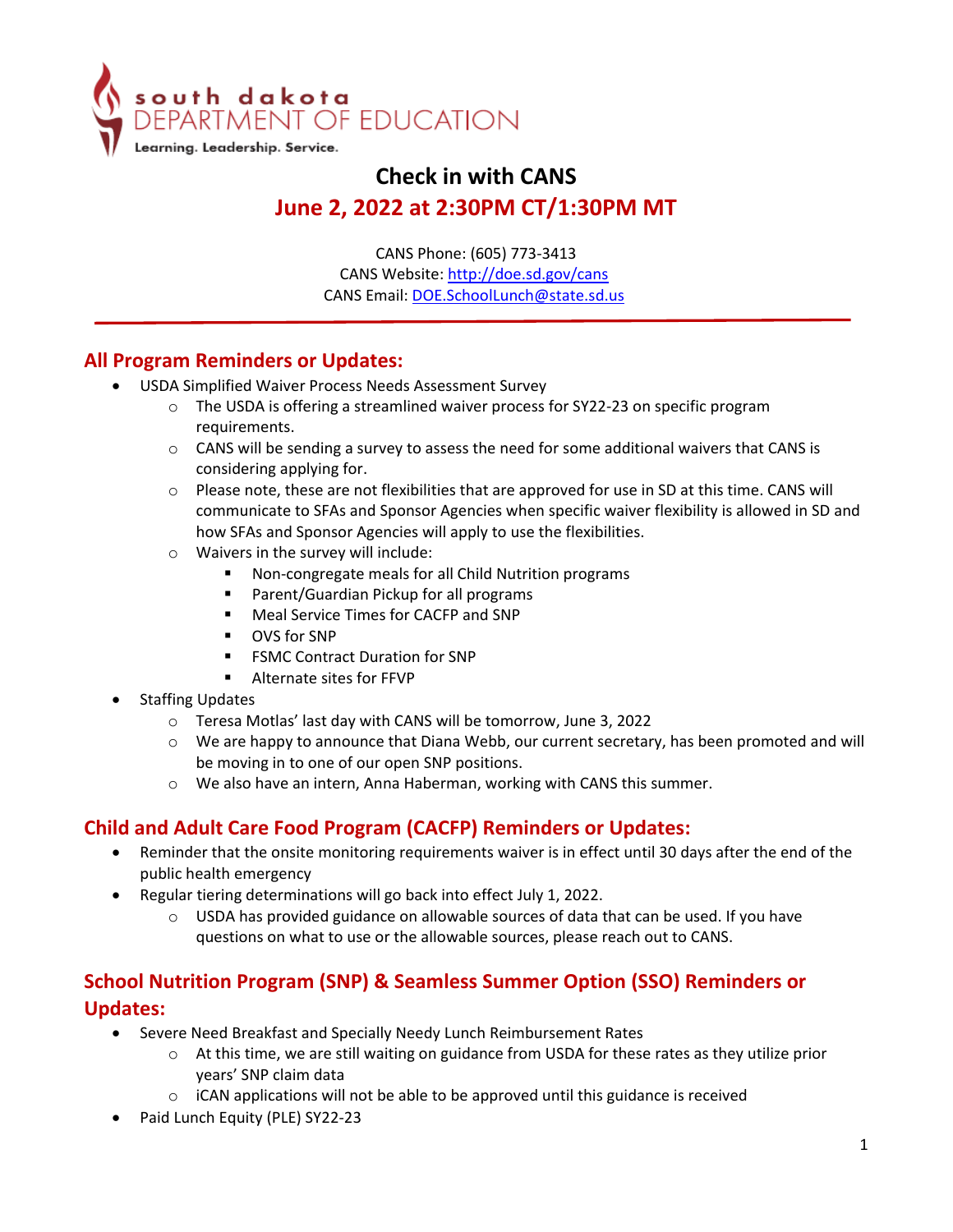- o Link to PLE Tool excel spreadsheet:<https://doe.sd.gov/cans/documents/22-PLESP.xlsx>
- o Link to PLE USDA memo SP08-2022[: https://doe.sd.gov/cans/documents/22-PLEmemo.pdf](https://doe.sd.gov/cans/documents/22-PLEmemo.pdf)
- o Guidance for SY22-23:
	- Any SFA with a positive or zero balance in the nonprofit school food service account as of December 31, 2021, is exempt from increasing student paid lunch prices for the PLE pricing requirements for school year (SY) 2022-23, per USDA memo SP 08-2022, CACFP 07-2022, SFSP03-2022 - [\(https://www.fns.usda.gov/cn/consolidated-appropriationsact-](https://www.fns.usda.gov/cn/consolidated-appropriationsact-2022)[2022\)](https://www.fns.usda.gov/cn/consolidated-appropriationsact-2022)
	- SY22-23 PLE Tool: SFAs should use the price they last charged students (for many SFAs this will be SY 2019-20 prices) in their SY 2022-23 PLE calculation.
- o SD is applying for USDA waiver #25:
	- **NOTE:** This waiver is NOT currently approved for use in SD by USDA at this time. If approved by USDA, all SFAs must apply to use this waiver.
	- Allows flexibility to not raise student paid lunch prices in SY 2022-23 from the prior price.
	- Additionally, this provides schools the flexibility to price their paid lunches at level they feel is best based on their local needs. This includes decreasing paid lunch price from their previous levels. Schools should carefully review their budgets before adjusting their paid lunch prices in SY 2022-23. Some considerations include:
		- Reimbursement will return to NSLP rates
		- Reimbursement still be based on eligibility of child
		- Increased food costs, fuel costs, and potential continued supply chain issues
		- Fluctuation in participation
		- Meal quality should not decrease if a school decided to lower their paid lunch prices.
		- Reminder, the PLE requirement only applies to school lunch paid prices.
	- Reach out to CANS if you would like to explore decreasing lunch prices.
- 30-day student eligibility carry over from SY21-22:
	- o SY22-23 school meals will be charged based on student eligibility and claimed at the normal school lunch and breakfast free, reduced, and paid rates. Except when your school operates under Community Eligibility Provision (CEP), then you claim based on your normal free and paid claiming percentages.
	- $\circ$  Unless your school collected and approved free and reduced applications in SY21-22, students will not have any free or reduced price carry over benefits like in normal years.
	- o SD is applying for USDA waiver #26:
		- **NOTE:** This waiver is NOT approved for use in SD by USDA at this time. If approved by USDA, all SFAs must apply to use this waiver.
		- This waiver allows the most recent student eligibility carryover to be used for SY22-23 benefits from SY21-22, SY20-21, SY19-20 – whichever is the most current eligibility determination. This includes applications that were denied.
			- *Example 1:* John Doe was approved for free meals in SY19-20. Did not submit an application in SY20-21 or SY21-22. John Doe can use the SY19-20 free benefits for the first 30 days of school.
			- *Example 2:* Jane Doe was approved for free meals in SY20-21 and submitted an application that was denied in SY21-22. Jane Doe must start in the paid category for the 30 days of school or until a new application is approved, because of the denied application in SY21-22.
		- CANS will provide additional guidance if our waiver request is approved